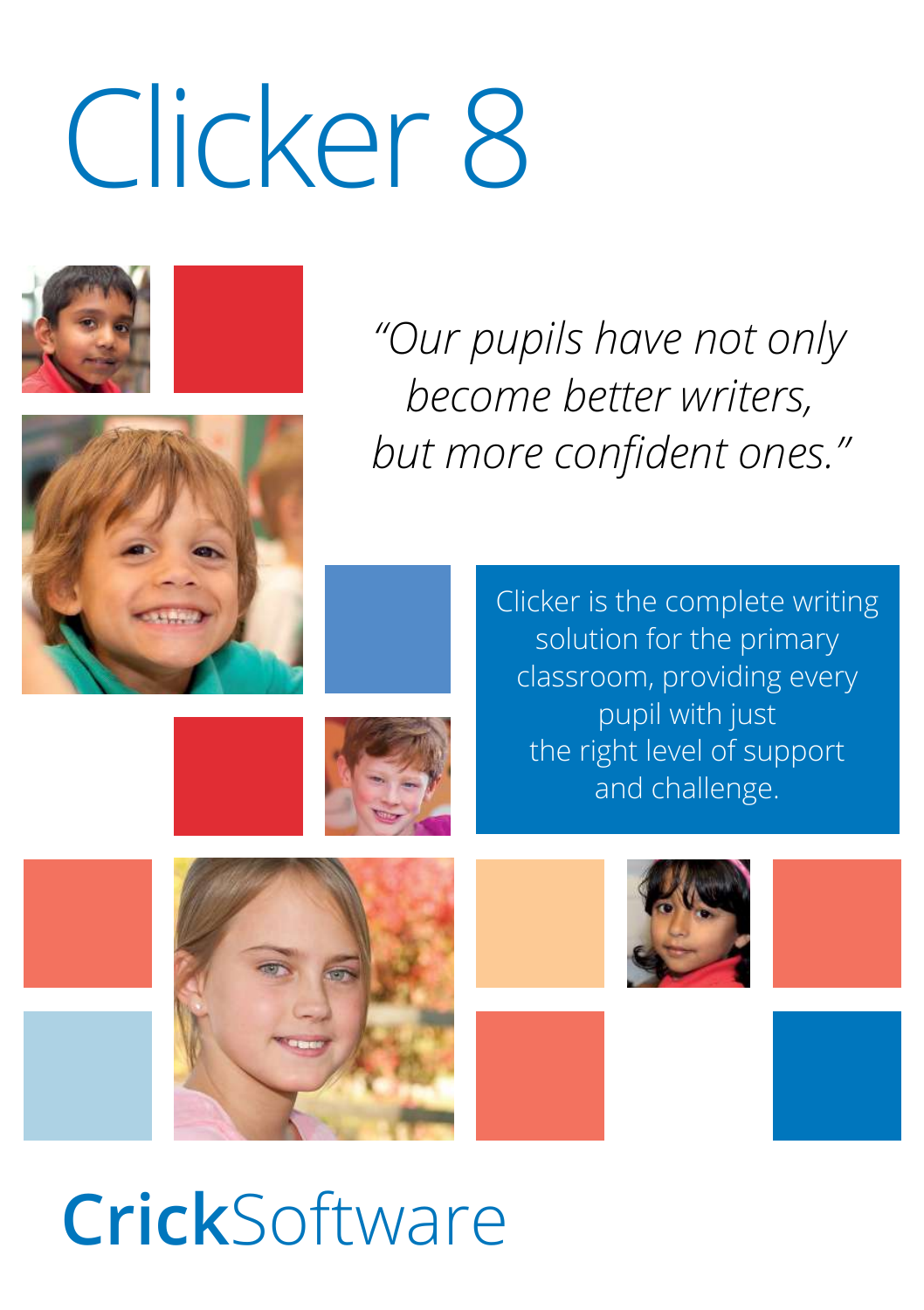### Reading

On-screen Clicker Books are perfect for both early and developing readers.



Clicker will read any on-screen text in a clear, human-sounding child's voice, which enables many pupils to access a broader range of texts than they would ordinarily be able to read.

Pupils can also record themselves to practise reading text accurately, expressively and to develop their fluency.

## Speaking and listening

Developing speaking and listening skills is a vital part of early literacy acquisition.



There are Clicker activities focused on repeating a spoken model, answering questions, retelling a story or process using picture prompts, and more open-ended resources for encouraging children to share their thoughts about a particular topic or concept.

The flexibility of Clicker means that you can use any content you like to create an activity, so whatever the subject or learning objective, whatever the ability level or age of your pupils, you can put together a suitable activity.

Writing

Clicker helps children of all abilities to achieve writing success.

Help children prepare for writing with **Clicker Board**, an intuitive mind-mapping area. They can also use the **Voice Notes** to capture their ideas and rehearse their sentences.

Provide children with speechsupported sentence building grids to help them compose their very first pieces of text. The ability to add picture support, colour-coding and models makes writing tasks accessible for every learner.

|                                                            | Human Digestion |         |        |
|------------------------------------------------------------|-----------------|---------|--------|
| Chewing Swallowing Stomach Small Intestine Large Intestine |                 |         |        |
|                                                            |                 |         |        |
| acids                                                      | bacteria        | bad     | blends |
| breaks down                                                | churns          | enzymes | food   |
| ill                                                        | juices          | kills   | mixes  |

Combine this with **Writing Frames** to help pupils become familiar with the differing genres and forms of writing required.

At the Zoo playful  $\overline{a}$ panda saw

> **Word Banks** give pupils pointand-click access to specific topic vocabulary, and can be used to encourage children to make more adventurous choices. You can even turn children's Clicker Boards into a Word Bank!

|     |                                                         |       |     |               |                                  | ey ex-    |
|-----|---------------------------------------------------------|-------|-----|---------------|----------------------------------|-----------|
| ads |                                                         |       |     |               | D. 日·音 d. 旧 ^ Q 図 白 Aa 三 Q D 同 色 |           |
| bc  |                                                         |       |     |               |                                  |           |
| ces |                                                         |       |     | Making a Cake |                                  |           |
| ë   |                                                         |       |     |               |                                  |           |
|     |                                                         |       |     |               |                                  | $\bullet$ |
|     | Pictures: Step 1 Step 2 : Step 5 Step 4 Step 5 : Step 6 |       |     |               |                                  |           |
|     |                                                         | set   |     | oven          | to the right temperature         |           |
|     | Next                                                    | put   | the | mixture       | into the oven                    | and       |
|     | Then                                                    | leave | it  | cake          | for 25 minutes                   |           |
|     |                                                         | bake  |     | tin           | until it is golden brown         |           |

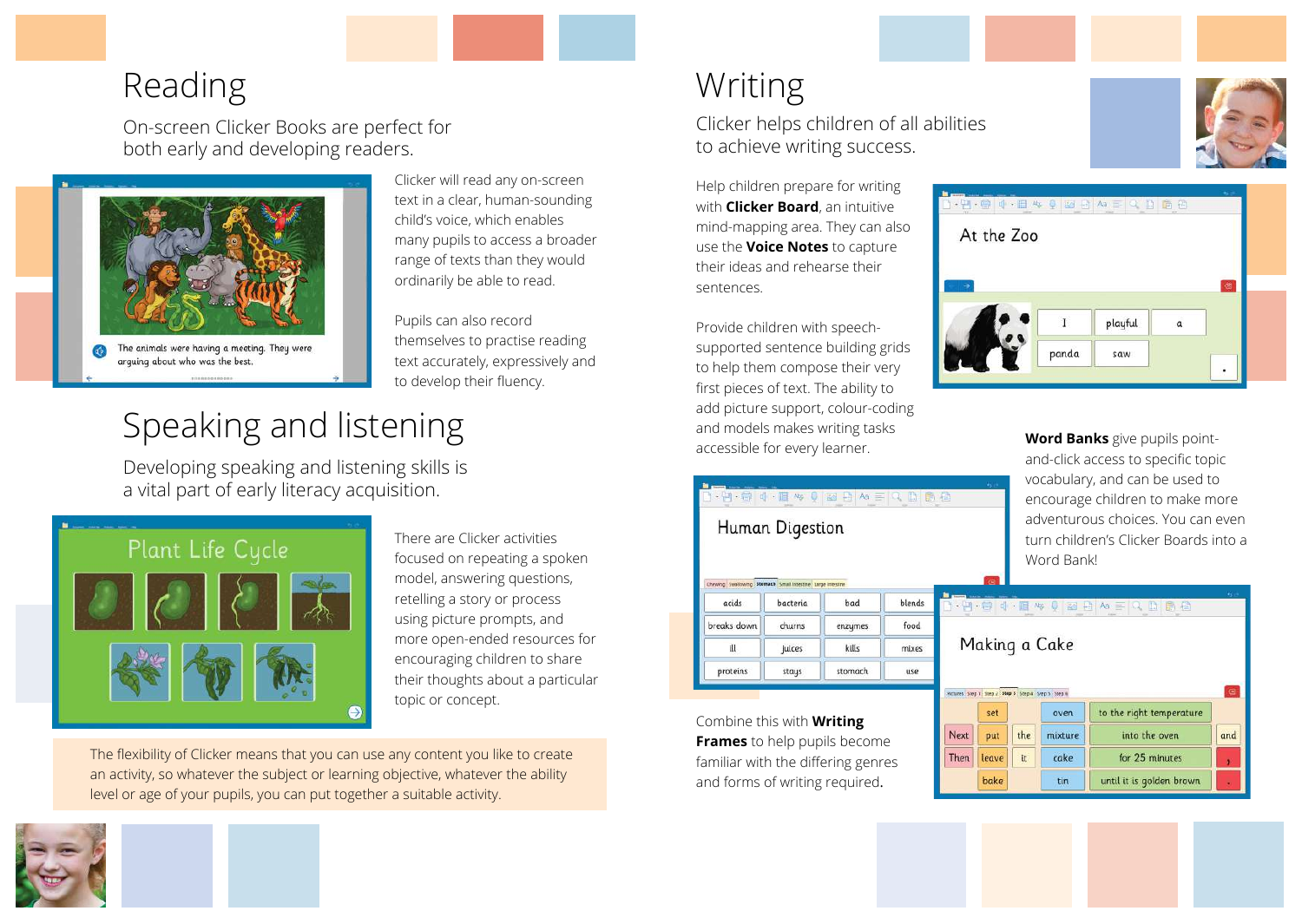## What's new in Clicker 8

#### Picturize



Clicker's new 'Picturize' button instantly adds pictures to any Clicker Grid, helping children to find the word they want. Choose from over 4500 Clicker curriculum pictures or use your own.

|             |                                                  | Once long ago, there lived a greedy princess. She lived in a |               |
|-------------|--------------------------------------------------|--------------------------------------------------------------|---------------|
|             |                                                  |                                                              |               |
| palace with |                                                  |                                                              |               |
|             | Characters Settings Nouns Adjectives Connectives | $\overline{\mathbf{z}}$                                      | <b>IEEE</b>   |
|             |                                                  |                                                              |               |
| boy         | dragon<br>$\mathbf{z}_\alpha$                    | fairy                                                        | giant         |
| girl        | king                                             | man<br>IJ                                                    | monster<br>ų, |
| ogre        | Ä<br>prince<br>흞                                 | princess                                                     | queen         |

#### More free curriculum resources

Our bank of ready-made Clicker resources now includes hundreds of additional grids, books and activities, including our *Find Out & Write About* non-fiction series, *Planet Wobble* talking books for struggling readers, and *New to English* EAL resources.



#### Clicker Cloze

Cloze activities are a great way to assess pupils' topic knowledge, as well as their ability to use semantic and contextual clues. Create your own Cloze activities in a matter of seconds!

|                                                         | $\Gamma$ - $\mathbb{P}$ - $\mathbb{P}$ of - $\mathbb{E}$ Q $\mathbb{D}$ /                                                                                                                                                                                                                                                     |  |
|---------------------------------------------------------|-------------------------------------------------------------------------------------------------------------------------------------------------------------------------------------------------------------------------------------------------------------------------------------------------------------------------------|--|
| ФV<br>two hour<br>Armstrong<br>Aldrin                   | The first moon landing<br>In 1961, President Kennedy announced the aim of a<br>human landing on the moon before the end of the decade.                                                                                                                                                                                        |  |
| 20<br>1968                                              | In December 1968, Apollo 8 made the first manned orbit<br>of the moon. Apollos 9 and 10 also made successful orbits.                                                                                                                                                                                                          |  |
| 21 July<br>Collins<br>3am<br>1969<br>command<br>mankind | By 1969, NASA was ready, and the Apollo 11 mission was<br>launched, manned by Neil _______, Buzz _______ and<br>Mike ________. The lunar module was called ________. On<br>July _______, it detached from the _______ module and<br>began its descent to the surface. After a ______ descent<br>it made a successful landing. |  |

### Clicker Analytics

Clicker 8's Analytics tool gives you a unique insight into each learner's writing process, helping you make informed decisions about their current support levels and the most effective next steps.

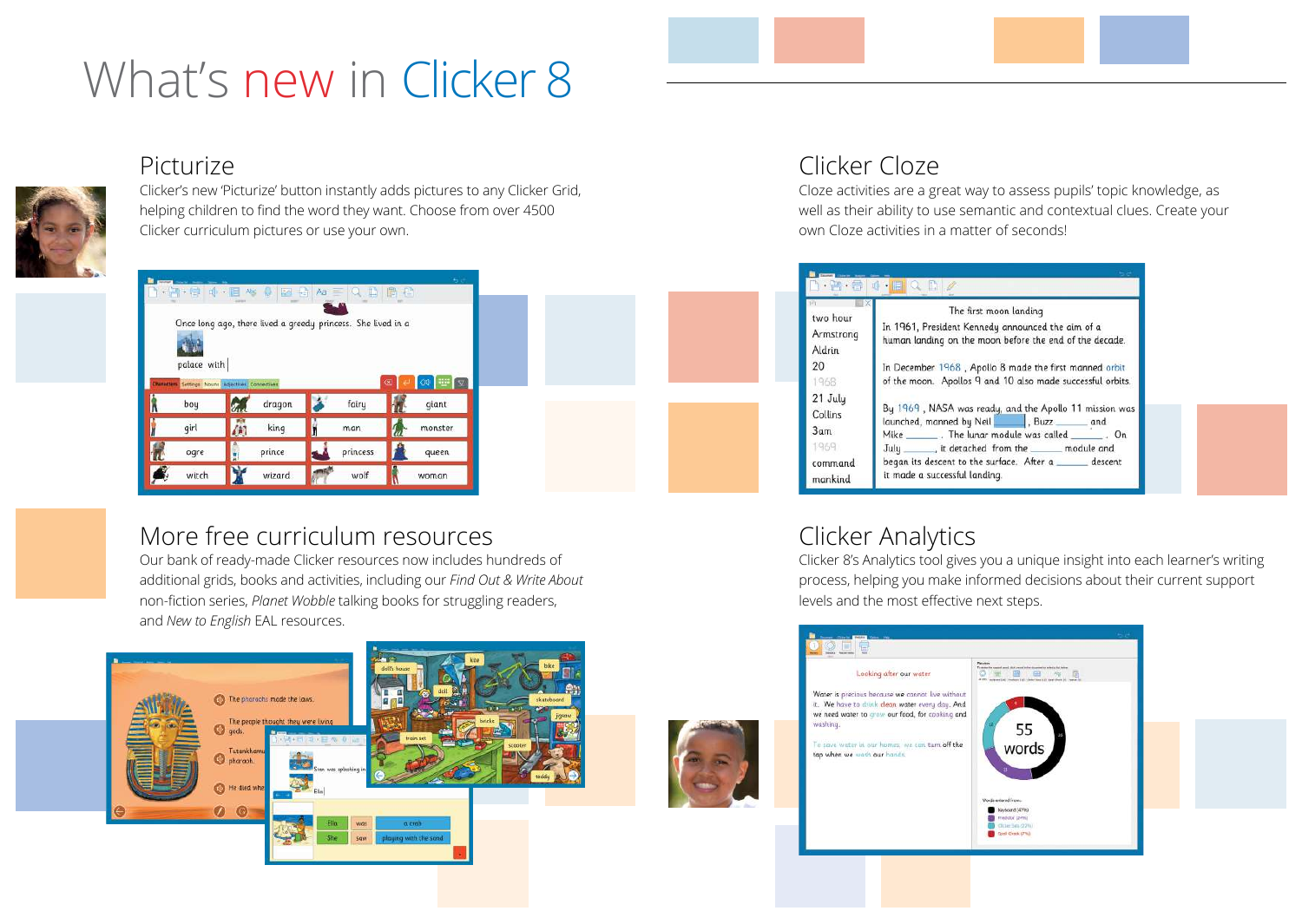# Clicker Writer

#### New children's voices

Realistic-sounding speech feedback has always been one of Clicker's most powerful literacy support tools. Clicker 8 has two additional children's voices to further increase our selection of regional accents.





#### Accessibility enhancements

We've created an even better experience for students with additional access needs, with enhancements to switch access and eye gaze settings, and our innovative accessible keyboard SuperKeys.

#### $\cdot$  T  $\cdot$  T  $\cdot$  E  $\cdot$  E  $\times$  0  $\overline{z}$  E  $\times$  E  $\cdot$  =  $\circ$  E  $\oplus$   $\circ$ I use the SuperKeys setting in Clicker to do my writing. It works with grids as well as the keyboard. I thought have think had quess 4  $\circledcirc$  $\mathbf{u}$ Ч  $\propto$  $\bigcirc$ q h



*"An absolute gamechanger for so many young people who struggle with written literacy."*

Using iPads or Chromebooks in school? Clicker Writer makes writing tasks fun and accessible for every learner!

When I put a full stop, Clicker reads out my sentence. If I hear a mistake. I go back and correct it.

I can hear any part of my writing whenever I like, and if I don't like what I've written, I change it.

So with Clicker, I can write on my own!





- Step-by-step support throughout the writing process.
- Hundreds of ready-made sentence building activities, word banks and writing frames.
- Quickly create your own writing grids on any topic.
- Change how the app looks and acts to meet each child's learning needs.
- Works both on and offline, with a variety of file sharing options.

Your subscription will also include free access to some exciting new additions to the Clicker Apps family that we are currently developing – keep an eye on our website for more details!

**[www.cricksoft.com/ClickerApps](https://www.cricksoft.com/ClickerApps)**